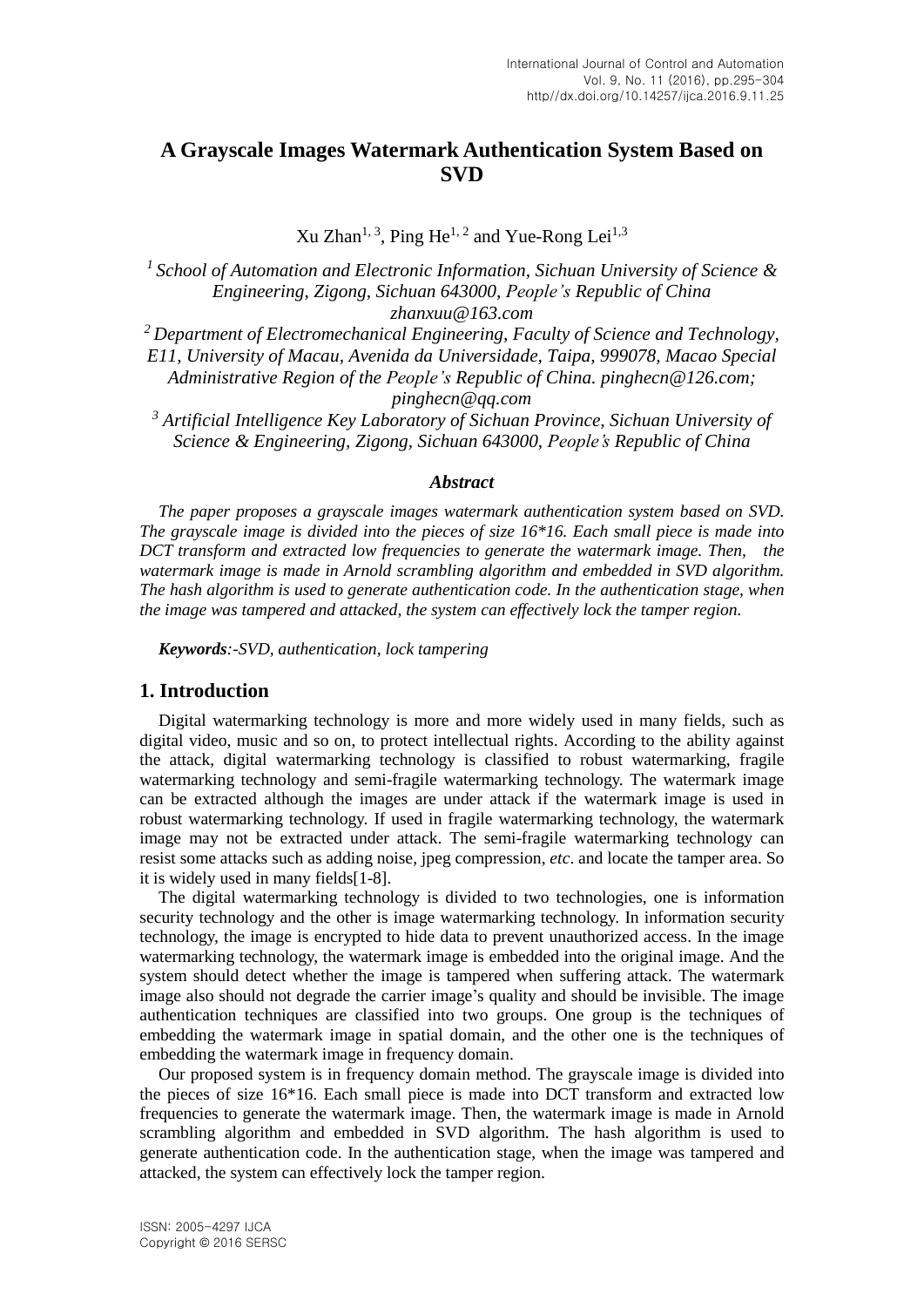## **2. DCT**

The Discrete Cosine Transform (DCT) is associated with the Fourier Transform, it is similar to the Discrete Fourier Transform (DFT for Discrete' Fourier Transform), but only use the real number.

The original image is made in Discrete Cosine Transform(DCT) transform. The formula is shown in the following.

$$
F(0,0) = \frac{1}{N} \sum_{x=0}^{N-1} \sum_{y=0}^{N-1} f(x, y) , \qquad u = 0, v = 0
$$
 (1)

$$
F(u,0) = \frac{2}{\sqrt{N}} \sum_{x=0}^{N-1} \sum_{y=0}^{N-1} f(x,y) \cos\left[\frac{\pi}{2N}(2x+1)u\right], \quad v = 0, \ u = 1, 2, \cdots, N-1
$$
 (2)

$$
F(0, v) = \frac{2}{\sqrt{N}} \sum_{x=0}^{N-1} \sum_{y=0}^{N-1} f(x, y) \cos \left[ \frac{\pi}{2N} (2y+1)v \right], \quad u = 0, \ v = 1, 2, \cdots, N-1 \quad (3)
$$

$$
F(u,v) = \frac{2}{N} \sum_{x=0}^{N-1} \sum_{y=0}^{N-1} f(x,y) \cos \left[ \frac{\pi}{2N} (2x+1)u \right] \cos \left[ \frac{\pi}{2N} (2y+1)v \right]
$$
(4)

 $u, v = 1, 2, \cdots, N-1$ 

And the formula of Inverse Discrete Cosine Transform (IDCT) is shown in the following.

$$
f(x, y) = \frac{1}{N} F(0, 0)
$$
  
+ 
$$
\frac{2}{\sqrt{N}} \sum_{u=1}^{N-1} F(u, 0) \cos \left[ \frac{\pi}{2N} (2x+1)u \right]
$$
  
+ 
$$
\frac{2}{\sqrt{N}} \sum_{v=1}^{N-1} F(0, v) \cos \left[ \frac{\pi}{2N} (2y+1) v \right]
$$
  
+ 
$$
\frac{2}{N} \sum_{u=1}^{N-1} \sum_{v=1}^{N-1} F(u, v) \cos \left[ \frac{\pi}{2N} (2x+1)u \right] \cos \left[ \frac{\pi}{2N} (2y+1) v \right]
$$
  
(5)

Discrete cosine transform is often used by signal processing and image processing, is used to signal and image (still images and motion images) data compression. This is due to the discrete cosine transform has a strong focus on "energy" features, most of the natural signals (including the voice and image) of the energy is concentrated in the low frequency after the discrete cosine transform, and the high-frequency information is just the profile and edges information. The low-frequency information is used as the watermark image in this paper.

### **3. The Singular Value Decomposition Algorithm**

Singular value decomposition is important matrix decomposition in linear algebra and is widely used in many fields, such as signal processing, statistics, *etc*. Digital images can be expressed as a lot of nonnegative scalar matrix. SVD(singular value decomposition) is a numerical technology to make the matrix diagonalization and has been widely applied to image coding and other signal processing. The singular value decomposition has the feature that an image of the singular value has quite good stability in image processing, When the image suffer slight disturbance, its singular value is not going to be changed. A digital image can be composed of a lot of nonnegative scalar matrix in linear algebra. A image matrix is expressed as  $X \in \mathbb{R}^{N^*N}$ , where R is real number domain. The singular value decomposition of X is shown in the following.

$$
X = USV^T \tag{6}
$$

Where  $U \in R^{N*N}$  and  $V \in R^{N*N}$  are the orthogonal matrix,  $S \in R^{N*N}$  is the diagonal matrix. The diagonal elements are satisfied the following formula.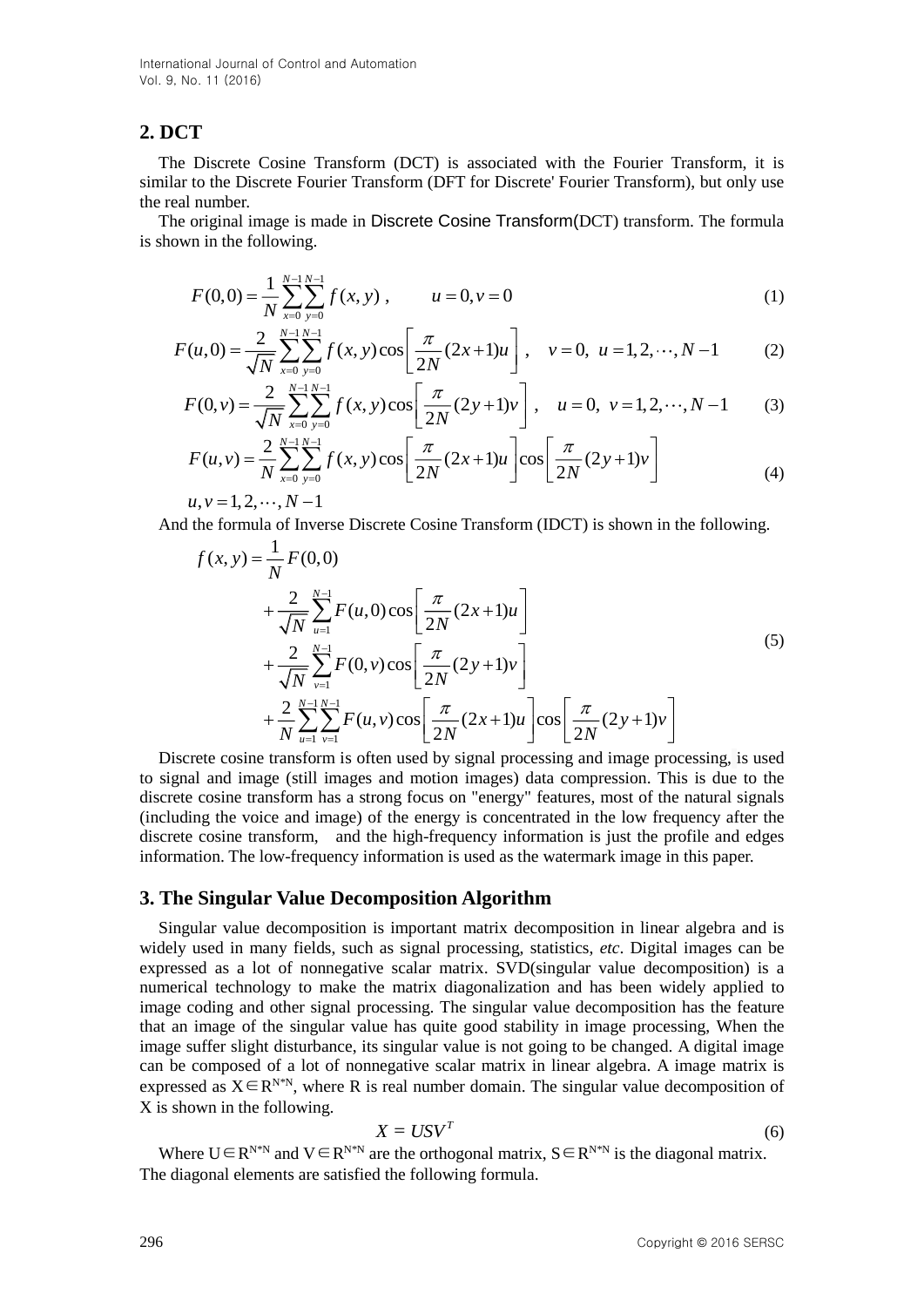$$
I_1 \, \text{d}I_2 \quad \dots \, \text{d}I_r \quad I_{r+1} = \dots = I_N = 0 \tag{7}
$$

Where r is the rank of X;  $I_i(1 \# i \quad N)$  is called the singular value of X.

The singular value is the inner algebraic features of the image and can be used as one of image features. The singular value has good stability. when the image is slightly disturbed, the singular values of image is not going to change.

## **4. Arnold Transform**

The image is made as a binary function in planar region in Arnold transform.

 $Z = F(x, y), (x, y)$ ? *R* (8)

Where R usually is a rectangle. Any element of R reprents the information of the image. The discrete Amold transform formula is shown in the following.

$$
\begin{array}{ccc}\n\widehat{\mathbf{a}}^{\mathsf{T}}\mathbf{y} & \widehat{\mathbf{a}}^{\mathsf{T}} & 1 & \widehat{\mathbf{a}}^{\mathsf{T}}\n\\
\widehat{\mathbf{a}}^{\mathsf{T}}\mathbf{y} & \widehat{\mathbf{a}}^{\mathsf{T}} & 2 & \widehat{\mathbf{a}}^{\mathsf{T}}\n\\
\widehat{\mathbf{a}}^{\mathsf{T}}\mathbf{y} & \widehat{\mathbf{a}}^{\mathsf{T}} & 2 & \widehat{\mathbf{a}}^{\mathsf{T}}\n\end{array} \tag{9}
$$

 $(x, y)$  represents an element of the image when their position did not change.  $(x', y')$ represents an element of the image when their position changed. The watermark image is transformed from clear to fuzzy in Arnold transform. After extracting the watermark, the original watermark image is get in Arnold transform. The Arnold period transformation table is shown in the following.

**Table 1. The Arnold Period Transformation Table**

| The<br>image | per |  |
|--------------|-----|--|
| size         | iod |  |
| 32*32        | 24  |  |
| 64*64        | 48  |  |
| 128*128      | 96  |  |
| 256*256      | 19  |  |
|              | 2   |  |

## **5. A Grayscale Images Watermark Authentication System Based On SVD**

### **5.1. Generating the Watermark Image**

input: the original grayscale image, the private key( K) output: the watermark image

i. the original image is divided into 16 \*16 pieces,

ii. the each piece is made into DCT transform and the low frequencies is extracted to generate the watermark image.

iii. the watermark image is made in Arnold scrambling algorithm.

iv. the watermark image the lowest bit is replaced by the private key $(K)$ ,

v. the watermark image is obtained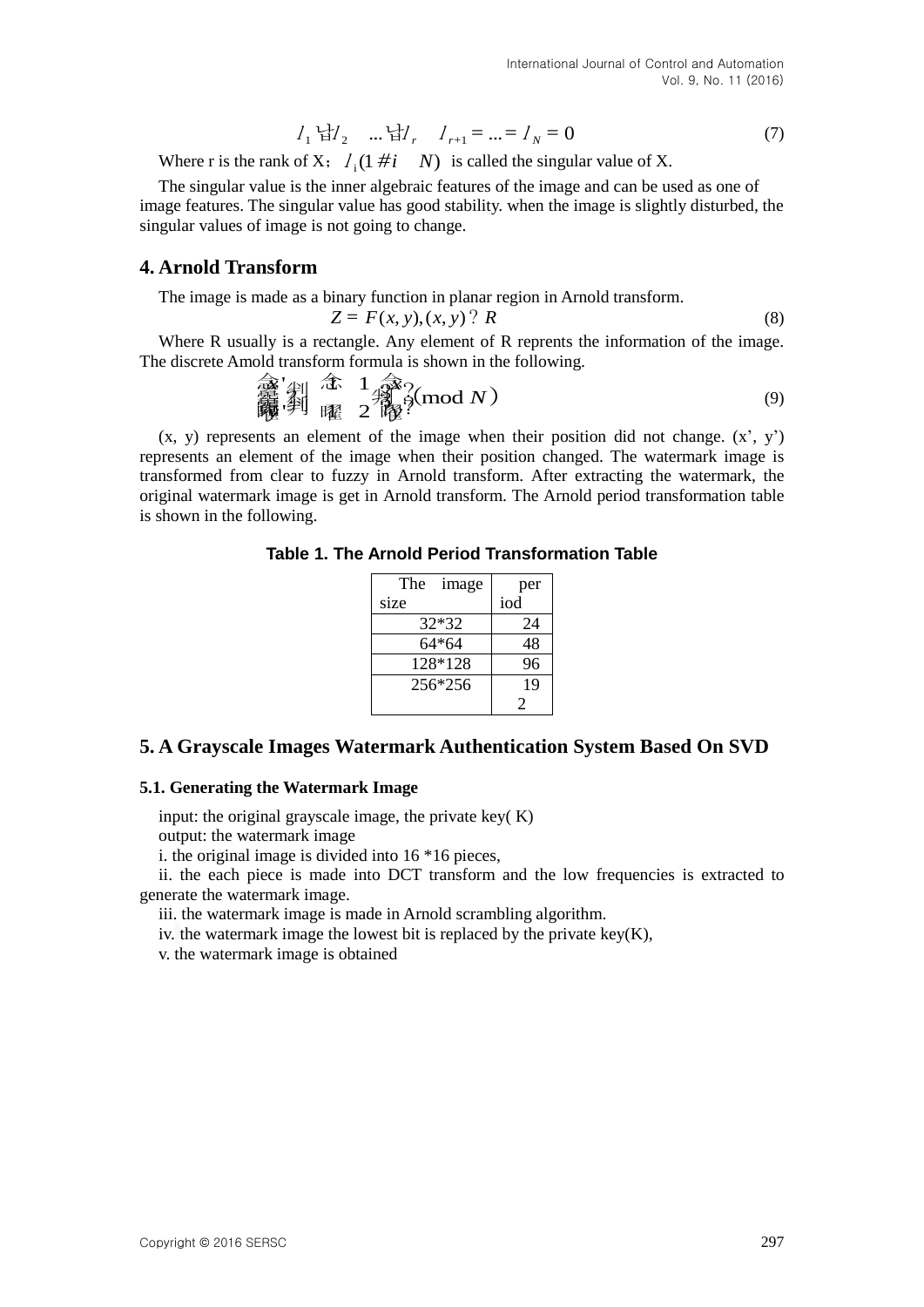

**Figure 1. Generating the Watermark Image**

### **5.2. Embedding the Watermark Image**

input: the original grayscale image(Y), the watermark image, the private key( $K'$ ), the public key(Qkey)

output: the watermarked image( $Y^*$ ), message authentication code(M)

i. Y is made in the SVD algorithm,  $Y = I/SV<sup>T</sup>$  $Y = USV$ <sup>1</sup> (10) ii. the watermark image is superimposed on the diagonal matrix

S to get a new matrix S', 
$$
S' = S + \alpha W
$$
 (11)

ii. the new matrix  $S'$  is made into the singular value decomposition,

$$
S' = U_1 S_1 V_1^T \tag{12}
$$

where U1, V1 are keys,

iii. the watermarked image is obtained,

$$
Y^* = US_1 V^T \tag{13}
$$

v. the message authentication code is generate,  $M^*$  = encrypt (hash(Y, Y\*),K'),where K' is a key,

vi. I= encrypt $(Y, Y^*, M^*, Qkey)$ 

vii. the information I is sent in the common channel.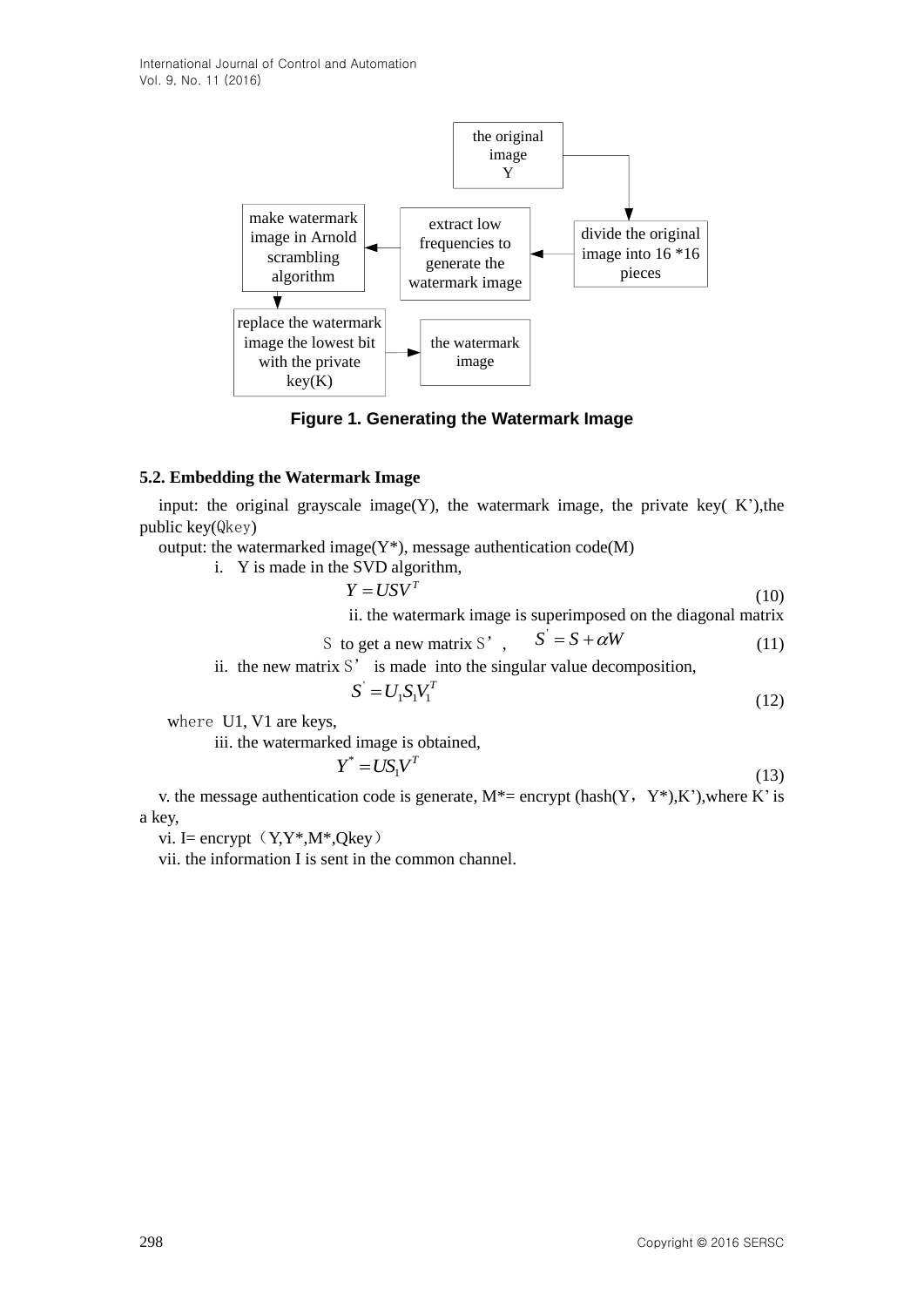

**Figure 2. Embedding the Watermark Image**

### **5.3. Extracting the Watermark Image and Image Authentication**

input: the information I, the private key(Pkey)

output: authentication information

i.  $(Y, Y^*, M^*)$  = decrypt (I, Pkey);

ii.  $M'$  = encrypt (hash(Y, Y\*),K'), where K' is a key,

iii. M' is compare with  $M^*$ , if they are same, the image is intact, if not, the image was tampered.



**Figure 3. Extracting the Watermark Image and Image Authentication**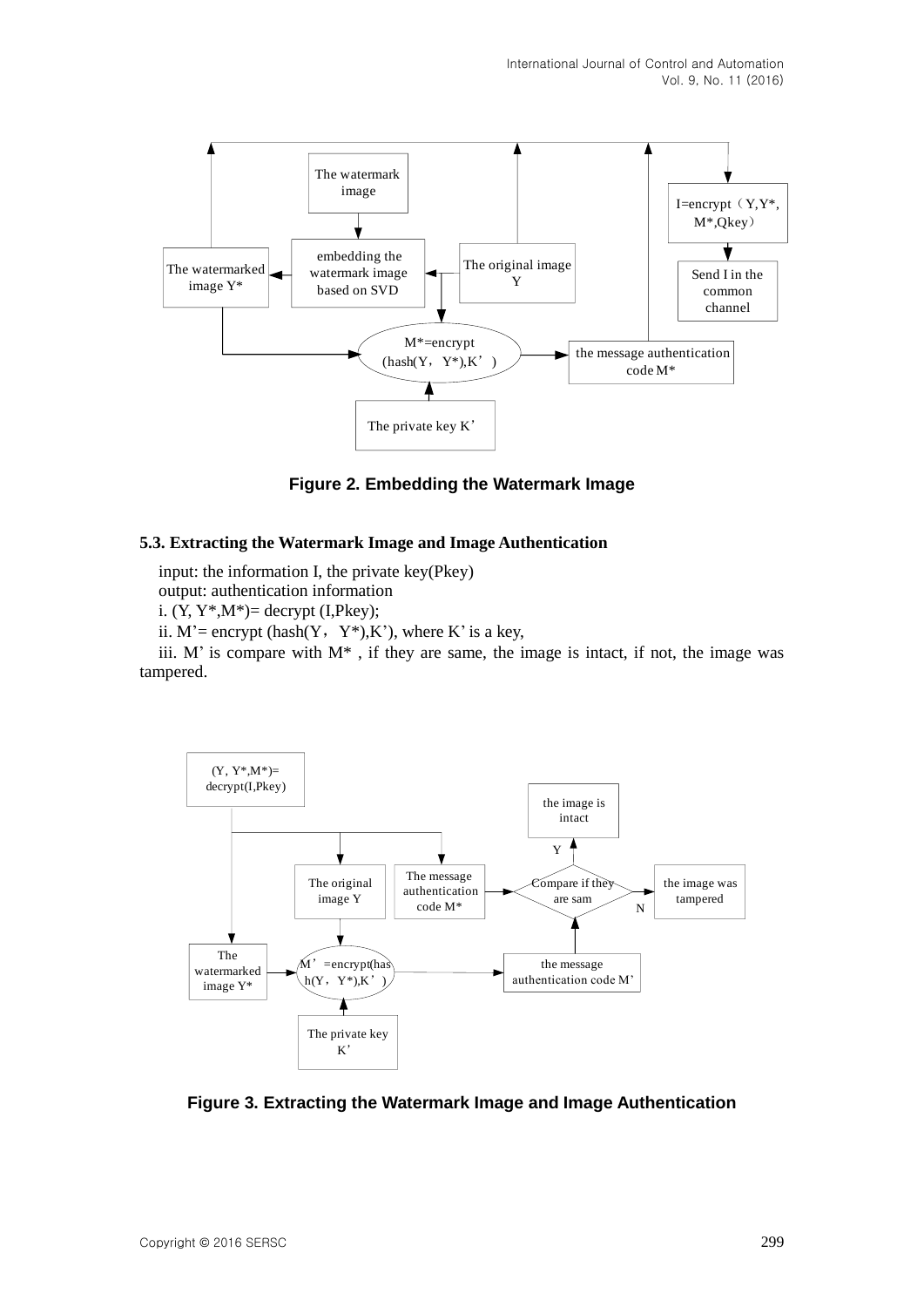## **5.4. Tamper Localization**

If the image was tampered, the tampered place should be localized. The step is shown in the following.

input: the original image Y, and the watermarked image  $Y^*$ 

output: localize the tampered place

i. generate the new watermark image W' with size  $m^*n$  from the original image Y,

ii. extract the watermark image  $W^*$  with size m<sup>\*</sup>n from the watermarked image  $Y^*$ ,

a. make the watermarked image  $Y^*$  the singular value decomposition,

$$
Y^* = U^* S_1^* V^{*T} \tag{14}
$$

b. calculate the intermediate matrix,

$$
D^* = U_1 S_1^* V_1^T \tag{15}
$$

c. obtain the watermark image,

$$
W^* = \frac{1}{\alpha} (D^* - S) \tag{16}
$$

iii.XOR W\* and W' to locate the tampered place.

## **6. Experiment**

In order to test the system' robustness and imperceptibility, we did the experiment. The image lena of size 512\*512 is used as the original image. Figure 4-9 are shown the original mage, the watermarked image, the watermark image and the extracting watermark image before or after Arnold algorithm. Table 2 is shown the results of NC.





**Figure 6. The Watermark Image of Insertion**



 **Figure.4 The Original Image Figure 5 The Watermarked Image**



**Figure 7. The Watermark Image of Extraction**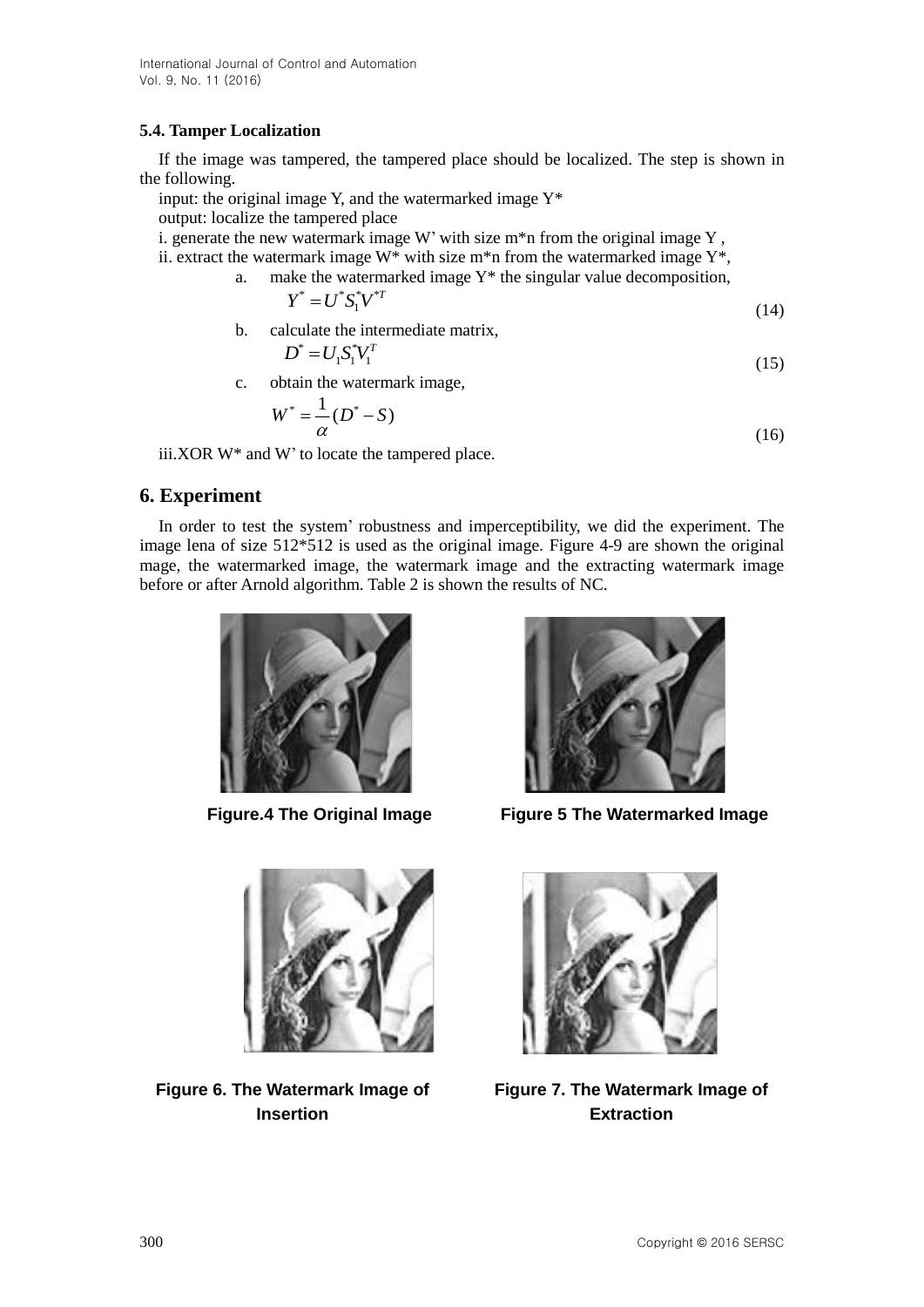

# **Figure 8. The Embedding Watermark Image In Arnold Algorithm**



**Figure 9. The Extract Watermark Image In Arnold Algorithm**

|     | name                   | Size(pi |        |
|-----|------------------------|---------|--------|
|     |                        | xel)    |        |
| Fi  | the original image     | 512*51  | $NC=0$ |
| g.5 |                        | 2       | .98    |
| Fi  | the watermarked image  | 512*51  |        |
| g.6 |                        | 2       |        |
| Fi  | the watermark image of |         |        |
| g.7 | insertion              | 256*25  | $NC=0$ |
|     |                        |         | .99    |
| Fi  | the watermark image of |         |        |
| g.8 | extraction             | 256*25  |        |
|     |                        |         |        |

## **Table 2. Data of the Image**

From the table 1, the results are shown the proposed system has good imperceptibility.

In order to test the robustness of the system, the detecting the noise and preventing be tampered test is made in the experiment. Figure 10 to Figur.15 are shown the images of adding t noise and being tampered, the results of locking the place of the image being tampered.



**Figure 10. The Image of Adding Saltand Pepper Noise**



**Figure 11. Locking the Tamper Region**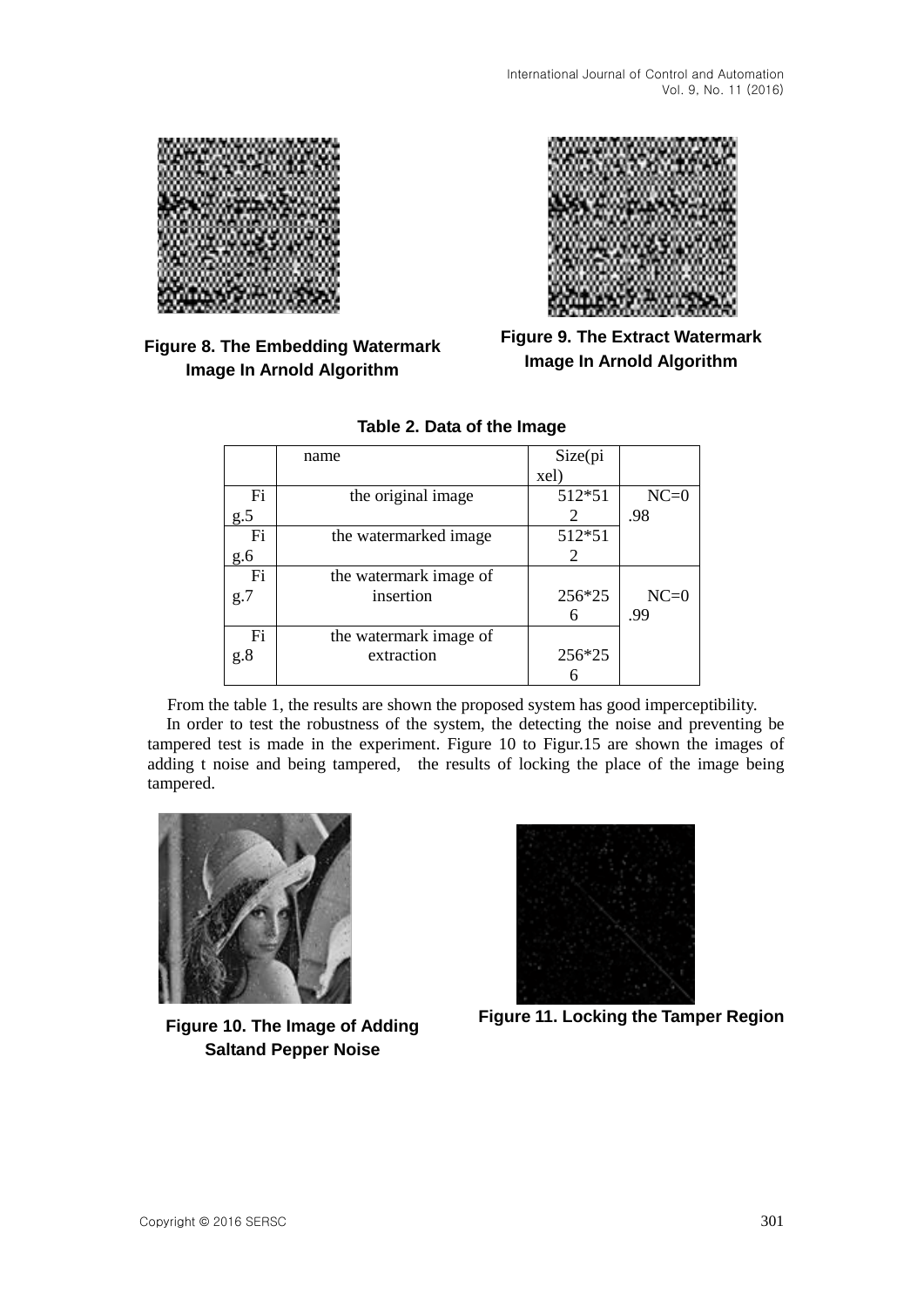

**Figure 12. The Image Of Adding Gaussian Noise**



**Figure 14. The Image of Being Tampered**



**Figure 13. Locking the Tamper Region**



**Figure 15. Locking the Tamper Region**

From the Figure 10 to Figure 15, we know the system can effectively lock tampered region when the image was tampered.

## **7. Conclusion**

A grayscale images watermark authentication system based on SVD is proposed. In order to test the robustness of the system, we did experiment. The result is shown that the system can make the image invisible and when the image was tampered, the system can effectively lock tampered region.

## **Acknowledgments**

This work was jointly supported by Research Foundation of Department of Education of Sichuan Province(Grant nos. 14ZA0203 and 14ZB0210), Open Foundation of Enterprise Informatization and Internet of Things Key Laboratory of Sichuan Province (Grant nos. 2014WYJ01 and 2013WYY06), Open Foundation of Artificial Intelligence Key Laboratory of Sichuan Province (Grant nos. 2014RYY02, and 2013RYJ01), Science Foundation of Sichuan University of Science & Engineering (Grant no. 2014PY14).

## **References**

- [1] Y.S. Liu, "Cryptanalyzing a RGB image encryption algorithm based on DNA encoding and chaos map", optics and laser technology, vol. 60, no. 2, **(2013)**, pp. 111-115.
- [2] M.R. Abuturab, "An asymmetric color image cryptosystem based on Schur decomposition in gyrator transform domain", optics and Lasers in Engineering, vol. 58, no.42, **(2014)**, pp. 39-47.
- [3] Y. [Zhou,](http://xueshu.baidu.com/s?wd=author%3A%28Yicong%20Zhou%29%20&tn=SE_baiduxueshu_c1gjeupa&ie=utf-8&sc_f_para=sc_hilight%3Dperson) W. [Cao](http://xueshu.baidu.com/s?wd=author%3A%28Weijia%20Cao%29%20&tn=SE_baiduxueshu_c1gjeupa&ie=utf-8&sc_f_para=sc_hilight%3Dperson) and C. [Chen,](http://xueshu.baidu.com/s?wd=author%3A%28C.L.%20Philip%20Chen%29%20&tn=SE_baiduxueshu_c1gjeupa&ie=utf-8&sc_f_para=sc_hilight%3Dperson) "Image encryption using binary bitplane", signal processing, vol. 100, no.7, **(2014)**, pp. 197-207.
- [4] Q. [Ran,](http://xueshu.baidu.com/s?wd=author%3A%28Qiwen%20Ran%29%20&tn=SE_baiduxueshu_c1gjeupa&ie=utf-8&sc_f_para=sc_hilight%3Dperson) T. [Zhao,](http://xueshu.baidu.com/s?wd=author%3A%28Tieyu%20Zhao%29%20&tn=SE_baiduxueshu_c1gjeupa&ie=utf-8&sc_f_para=sc_hilight%3Dperson) L. [Yuan,](http://xueshu.baidu.com/s?wd=author%3A%28Lin%20Yuan%29%20&tn=SE_baiduxueshu_c1gjeupa&ie=utf-8&sc_f_para=sc_hilight%3Dperson) J. [Wang](http://xueshu.baidu.com/s?wd=author%3A%28Jian%20Wang%29%20&tn=SE_baiduxueshu_c1gjeupa&ie=utf-8&sc_f_para=sc_hilight%3Dperson) and L. [Xu,](http://xueshu.baidu.com/s?wd=author%3A%28Lei%20Xu%29%20&tn=SE_baiduxueshu_c1gjeupa&ie=utf-8&sc_f_para=sc_hilight%3Dperson) "Vector power [multiple-parameter](http://www.sciencedirect.com/science/article/pii/S0143816614001316) fractional Fourier transform of image [encryption](http://www.sciencedirect.com/science/article/pii/S0143816614001316) algorithm", Optics and Lasers in [Engineering,](http://xueshu.baidu.com/s?wd=journaluri%3A%28fa10d708a3431616%29%20%E3%80%8AOptics%20%26%20Lasers%20in%20Engineering%E3%80%8B&tn=SE_baiduxueshu_c1gjeupa&ie=utf-8&sc_f_para=sc_hilight%3Dpublish&sort=sc_cited) vol. 62, no.6, **(2014)**, pp.80–86.
- [5] D. [Sharma](http://xueshu.baidu.com/s?wd=author%3A%28Deepak%20Sharma%29%20&tn=SE_baiduxueshu_c1gjeupa&ie=utf-8&sc_f_para=sc_hilight%3Dperson) and R. [Saxena,](http://xueshu.baidu.com/s?wd=author%3A%28Rajiv%20Saxena%29%20&tn=SE_baiduxueshu_c1gjeupa&ie=utf-8&sc_f_para=sc_hilight%3Dperson) "A Novel Image [Encryption](http://www.researchgate.net/publication/271156944_A_Novel_Image_Encryption_Scheme_based_on_Multiple_Parameter_Discrete_Fractional_Fourier_Transform) Scheme based on Multiple Parameter Discrete Fractional Fourier [Transform"](http://www.researchgate.net/publication/271156944_A_Novel_Image_Encryption_Scheme_based_on_Multiple_Parameter_Discrete_Fractional_Fourier_Transform), International Journal of Computer [Applications,](http://xueshu.baidu.com/s?wd=journaluri%3A%286f692926d2c61840%29%20%E3%80%8AInternational%20Journal%20of%20Computer%20Applications%E3%80%8B&tn=SE_baiduxueshu_c1gjeupa&ie=utf-8&sc_f_para=sc_hilight%3Dpublish&sort=sc_cited) vol. 93, no.20, **(2014)**, pp. 93:9-16.